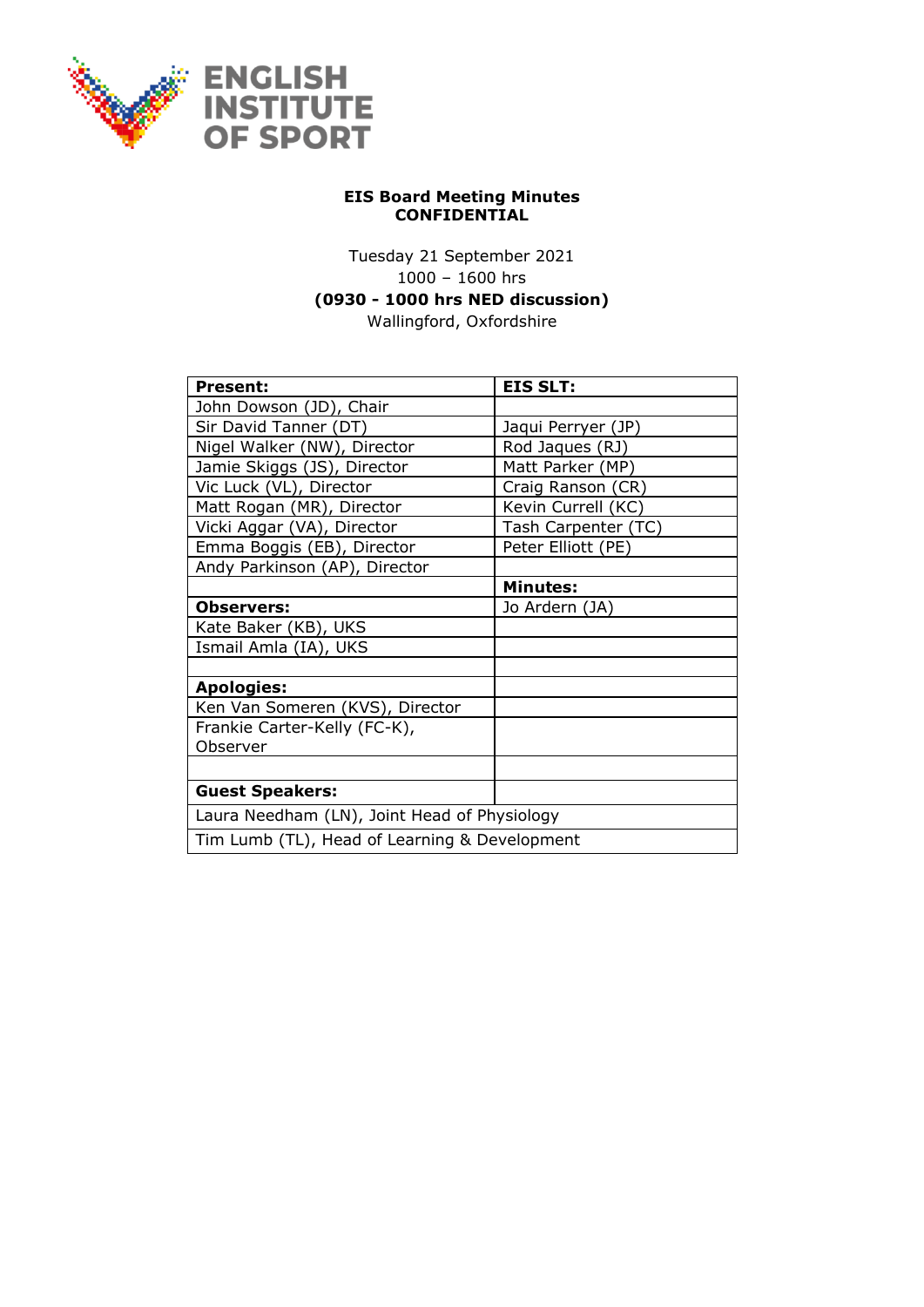| <b>EIS Board Meeting Minutes - 21 September 2021</b>                                                                  | <b>Action</b> |
|-----------------------------------------------------------------------------------------------------------------------|---------------|
| <b>GENERAL</b><br>1.                                                                                                  |               |
| 1.1 Matt's Welcome                                                                                                    |               |
| MR had generously offered his meeting room facilities to the Board in order to host<br>the EIS Board Meeting.         |               |
| 1.2 Chair's Welcome                                                                                                   |               |
| JD thanked DT for his arrangements at the Leander Club the previous evening.                                          |               |
| JD thanked NW for his amazing work at the EIS and acknowledged this would be                                          |               |
| NWs last meeting.                                                                                                     |               |
| 1.3 Apologies                                                                                                         |               |
| Ken van Someren and Frankie Carter-Kelly offered their apologies.                                                     |               |
| 1.4 Conflicts of Interest                                                                                             |               |
| None                                                                                                                  |               |
| 1.5 Minutes of the Last Meeting                                                                                       |               |
| The minutes of the last board meeting were approved.                                                                  |               |
| 1.6 Matters Arising - Summary of Actions                                                                              |               |
| Actions from June 2021:                                                                                               |               |
| 3.4 - It was confirmed that the Diversity Statement had been uploaded onto the                                        |               |
| EIS website. TC to also circulate to board.                                                                           | ТC            |
| 6.1 (Review risks and strategies with a view to adopting UKS process if                                               |               |
| appropriate). VL requested that this action was re-opened and revisited in summer                                     | JS            |
| 2022 to reappraise the risk appetite.                                                                                 |               |
| 7 - DT requested that board gave thought to the PLx awards now. KB confirmed                                          | KB            |
| that nominations were open and she would advise on the closing date.                                                  |               |
| 1.7 Chair's Update                                                                                                    |               |
| JD remarked that his first few months with the EIS had been busy but rewarding.                                       |               |
| JD acknowledged he had been given excellent briefings from both DT and NW and                                         |               |
| was in regular communication with both NW and Katherine Grainger.                                                     |               |
| JD had attended 2 site visits (Sheffield and Loughborough) with further visits to<br>Bisham and Bath on 22 September. |               |
| JD had contacted the Chairs of the BOA and BPA and had held 1:1s with all board                                       |               |
| members, with 1:1s with the SLT members diarised.                                                                     |               |
| 1.8 National Director Update                                                                                          |               |
| NW provided an update and shared that it had been a busy time with the Olympic                                        |               |
| and Paralympic Games.                                                                                                 |               |
| Conversations were taking place with sport on their provision and requirements,                                       |               |
| with some potentially having to reduce services and some sports having the                                            |               |
| intention of using their own coaches to replace practitioners.                                                        |               |
| NW reported that KC / MP / CR had attended the PD Forum the previous week to                                          |               |
| advise how the EIS would support them over the coming months.                                                         |               |
| KC and CR had new job titles, Director of Performance Support and Science /                                           |               |
| Director of Athlete Health and Director of Performance Data respectively to reflect                                   |               |
| their new responsibilities.                                                                                           |               |
| EIS's offering of Performance Lifestyle was generally well received by sports and                                     |               |
| was presented as a core subsidised service rather than core funded.                                                   |               |
| Going forward, mental health updates would be reported to board regularly.                                            | <b>RJ</b>     |
| 2. FINANCIAL                                                                                                          |               |
| 2.1 FY22 and Full Cycle Financial Update                                                                              |               |
| JS provided a positive update, with all tracked areas being on or ahead of target.                                    |               |
| A full forecast was due in October. The current expectation was a slight underspend.                                  |               |
| After October a Performance Innovation year end commitment figure would be                                            |               |
| provided to UKS.                                                                                                      | <b>JS</b>     |
| The increase in NI would cost just over $E0.5k$ and sports would pick up c. half of                                   |               |
| this cost through the charging mechanism in place. The balance would be                                               |               |
| compensated by no cost-of-living increase in line with government guidelines.                                         |               |
| The budget process for next year had been started but suggested no issues.                                            |               |
|                                                                                                                       |               |
|                                                                                                                       |               |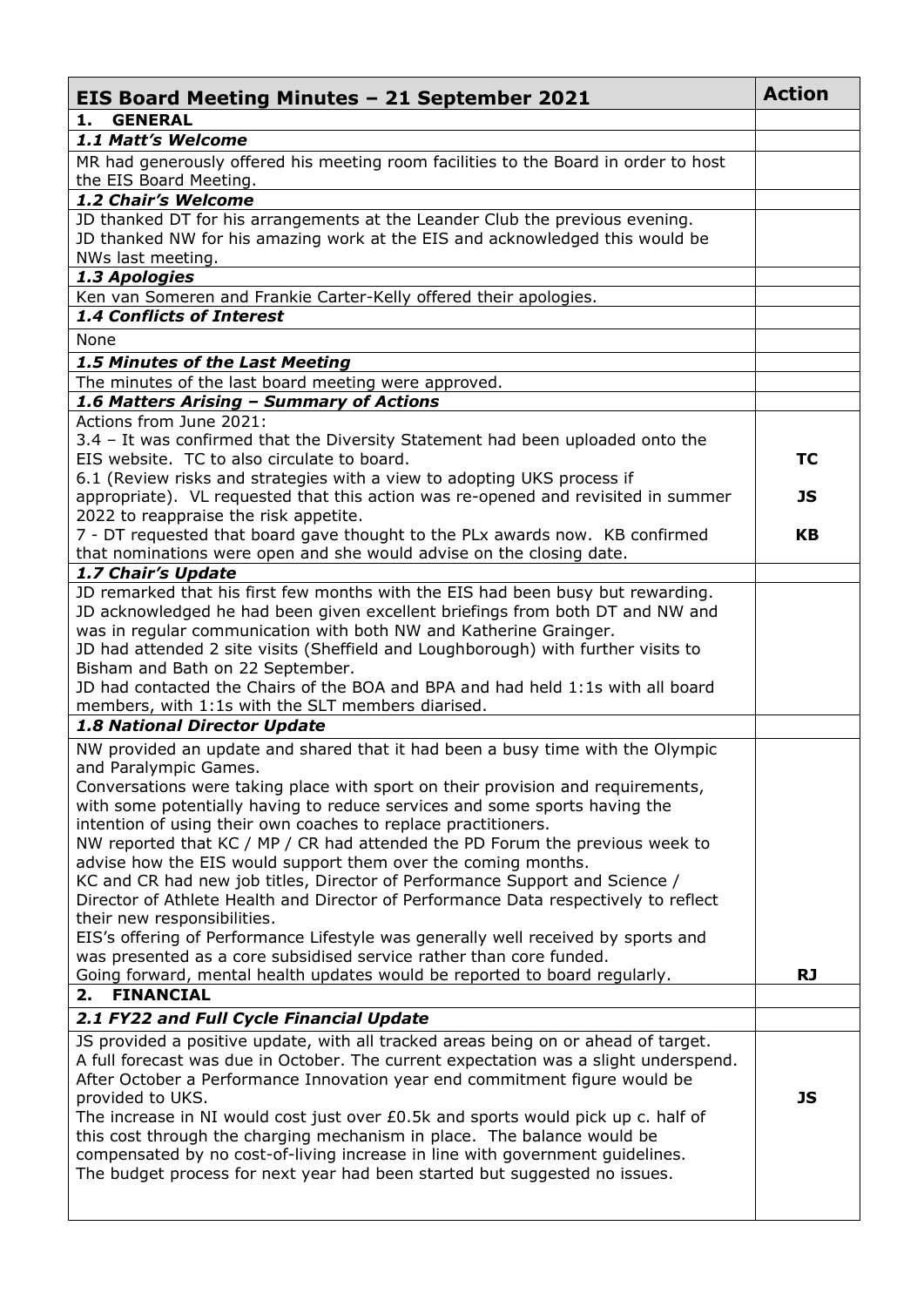| <b>EIS Board Meeting Minutes - 21 September 2021</b>                                                                                                                                                                                                                                                                                                                                                                                                | <b>Action</b> |
|-----------------------------------------------------------------------------------------------------------------------------------------------------------------------------------------------------------------------------------------------------------------------------------------------------------------------------------------------------------------------------------------------------------------------------------------------------|---------------|
| There were some delays in finalising the annual report accounts, due to pension<br>scheme assurances. Once available, JS would circulate the final version of accounts<br>for approval.                                                                                                                                                                                                                                                             |               |
| The funding had been confirmed for years $2 - 4$ .<br>MR was keen that we don't lose sight of performance data.                                                                                                                                                                                                                                                                                                                                     |               |
| NW reported that a prioritisation exercise had been completed and NW / KB had had<br>a conversation regarding next stages. These prioritisations would go the UKS<br>October board for sign off and the outcome would be provided to the board at the<br>December board meeting.                                                                                                                                                                    | <b>JS</b>     |
| JS would flag if he perceived the annual accounts might not be signed off before<br>statutory deadlines.                                                                                                                                                                                                                                                                                                                                            | <b>JS</b>     |
| 3. STRATEGY                                                                                                                                                                                                                                                                                                                                                                                                                                         |               |
| 3.1 Mission 2025 KPIs<br>KC provided an update on the KPIs and advised that KPIs had been aligned to<br>objectives and organisational health, where possible. These were now 95%<br>complete and had been brought to the board for feedback.                                                                                                                                                                                                        |               |
| IA commented that the KPIs were not data driven with VL asking why data didn't<br>feature as an EIS objective?                                                                                                                                                                                                                                                                                                                                      |               |
| MR would value a sub strategy matrix / scorecard, but was mindful about not<br>wanting to create more work. JD felt this was a good suggestion and would give<br>areas of focus. MR / KC to discuss further outside of this meeting.                                                                                                                                                                                                                | MR/KC         |
| AP suggested that 50% of the KPIs were measured once each year and it might be<br>valuable to check-in on these on a quarterly or half yearly basis.                                                                                                                                                                                                                                                                                                |               |
| VL suggested reviewing the KPIs regularly at the SLT meeting to review how likely<br>we were to hit the KPIs based on what we knew at any given time.                                                                                                                                                                                                                                                                                               |               |
| KB identified that only one KPI related to the impact of performance, yet without<br>the EIS within the UK, the sporting system would be much worse off. KB / KC to<br>discuss how to take this forward outside of the meeting.                                                                                                                                                                                                                     | KB / KC       |
| JD requested that we built learning into the way this developed and should any<br>method fail, to flag this up to board to assess what could have been done<br>differently.                                                                                                                                                                                                                                                                         |               |
| 3.2 Paris Strategy Communication Plan                                                                                                                                                                                                                                                                                                                                                                                                               |               |
| Paper 5 provided a timeline which took the EIS through the next few months, along<br>with the transition into the 2025 cycle.<br>TC advised that an outline of formal and informal touch points were being proposed<br>and this would remain an ongoing conversation with sports.<br>A brochure was to be produced for sports and stakeholder groups which would<br>detail what we were committed to over the next 3 years. Once prepared, TC would |               |
| circulate this brochure around the board.<br>Mission 2025 to be the adopted terminology generally.                                                                                                                                                                                                                                                                                                                                                  | TC            |
| 3.3 Director Update (EAP)                                                                                                                                                                                                                                                                                                                                                                                                                           |               |
| Rod Jaques:<br>RJ provided a COVID-19 update.<br>RJ reported that the EIS had a very good COVID record across all centres, which<br>was a remarkable tribute to EIS staff.<br>Pre-testing resulted in a number of individuals not travelling to Tokyo.<br>There were no new cases with TeamGB but there were 2 cases among staff at the<br>Paralympics. Some pre-Beijing Preparations may be impacted by local conditions.                          |               |
| In relation to concussion, RJ advised there had been both Parliamentary and Media<br>interest in this.                                                                                                                                                                                                                                                                                                                                              |               |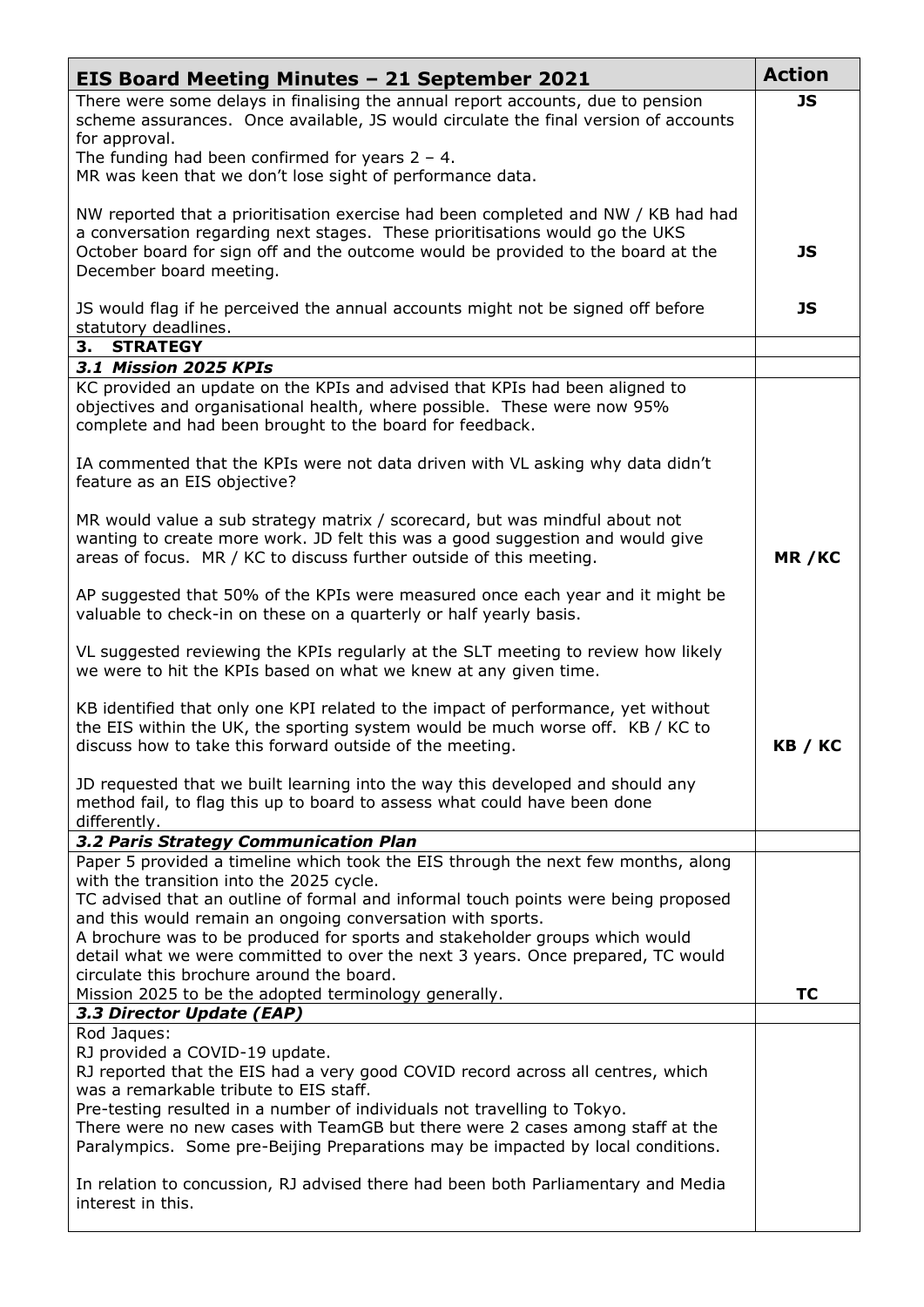| <b>EIS Board Meeting Minutes - 21 September 2021</b>                                                                                                                                                                                                                                                                                                                                                                                                                                                                                                                                                                                                                                    | <b>Action</b> |
|-----------------------------------------------------------------------------------------------------------------------------------------------------------------------------------------------------------------------------------------------------------------------------------------------------------------------------------------------------------------------------------------------------------------------------------------------------------------------------------------------------------------------------------------------------------------------------------------------------------------------------------------------------------------------------------------|---------------|
| Transgender was a very complex area and the EIS would need to give this some<br>thought, guided by UKS. UKS were already working on this, and KB would provide                                                                                                                                                                                                                                                                                                                                                                                                                                                                                                                          |               |
| RJ with an update.<br>NW advised we would need to be united as a system with all organisations part of                                                                                                                                                                                                                                                                                                                                                                                                                                                                                                                                                                                  |               |
| the conversation.<br>There would be a briefing at the December EIS board on this topic.<br>UKS were due to have a CEO & Chair meeting in September, led by Sally Munday                                                                                                                                                                                                                                                                                                                                                                                                                                                                                                                 |               |
| and KB would add this topic to the agenda.<br>Craig Ranson:                                                                                                                                                                                                                                                                                                                                                                                                                                                                                                                                                                                                                             | <b>KB</b>     |
| CR advised that there had been a reorganisation of the Athlete Health Team and<br>development of a multisport medicine and physio service. There would be one<br>Athlete Health Team incorporating technical leads and athlete health consultants.<br>The Performance Data transition to EIS was almost complete and a team had been<br>formed with 3 staff being Tupe'd over.<br>CR provided an update on PDMS including system wide initiative, performance<br>lifestyle and world class programme support.                                                                                                                                                                           |               |
| Tash Carpenter:<br>TC advised that the staff survey results were now on the website.<br>The National Conference would take place on-line with next year's conference being<br>in person. The board were invited to join and a registration process / link would be<br>circulated in the next 2 weeks.<br>The EIS had now partnered with Hilton.                                                                                                                                                                                                                                                                                                                                         | <b>TC</b>     |
| Peter Eliott:<br>PE provided an update on the PCR testing, coordinated by the Ops Team and<br>confirmed to the board that the reduced footprint in the MIHP was working well and<br>that the wind tunnel would be arriving soon.<br>Ongoing meetings regarding multisport would take place that week and the closure<br>of Gateshead on 31 March 2022 would be discussed with staff.<br>All Ops Managers were in the process of implementing new risk assessments.<br>PE would meet with UKS regarding the Bloomsbury St office.<br>A meeting would take place in Loughborough with landlords from across the ETC<br>sites next week where the excellence framework would be discussed. |               |
| Jaqui Perryer:<br>JP reported that change management activity would start to ramp up due to<br>changes in the sports.<br>The Pathways Team would be TUPE'd to UKS and all staff were expected to transfer.<br>An announcement on the pay reward would outline that there would be no cost of<br>living increase, but instead there would be a non-consolidated bonus.<br>This would take place on the October All Staff Call. An overview of how this had<br>been accepted was to be provided at the December board meeting.<br>The UKS were due to announce the appointment of their People Director<br>imminently.                                                                    | JP            |
| Kev Currell:<br>KC advised the post of Head of Olympic Performance Support would be advertised.<br>A Project Performance Partnership was in place and a High Performing Teams<br>Steering Group had been formed.<br>A Human Performance Leadership Group had been formed to support KC.<br>Kate Hays (Head of Psychology) would be leaving in the next 3 months and her role<br>would be advertised.<br>Performance Foundations would be taken on-line in order that practitioners could<br>access technical learning.<br>KC and VA were to discuss the Athlete Support Strategy as VA felt there was a<br>strain on this area and required resourcing appropriately.<br>Matt Parker:   | KC / VA       |
| MP reported that he had delivered on the promise of the summer Games and would<br>now finish off the closure review process, with no significant issues on the winter<br>sports portfolio.<br>An update was provided on the Games apparel and wind tunnel.<br>There was good alignment with the UKS innovation fund and a clear picture of how<br>we could collectively support sports.                                                                                                                                                                                                                                                                                                 |               |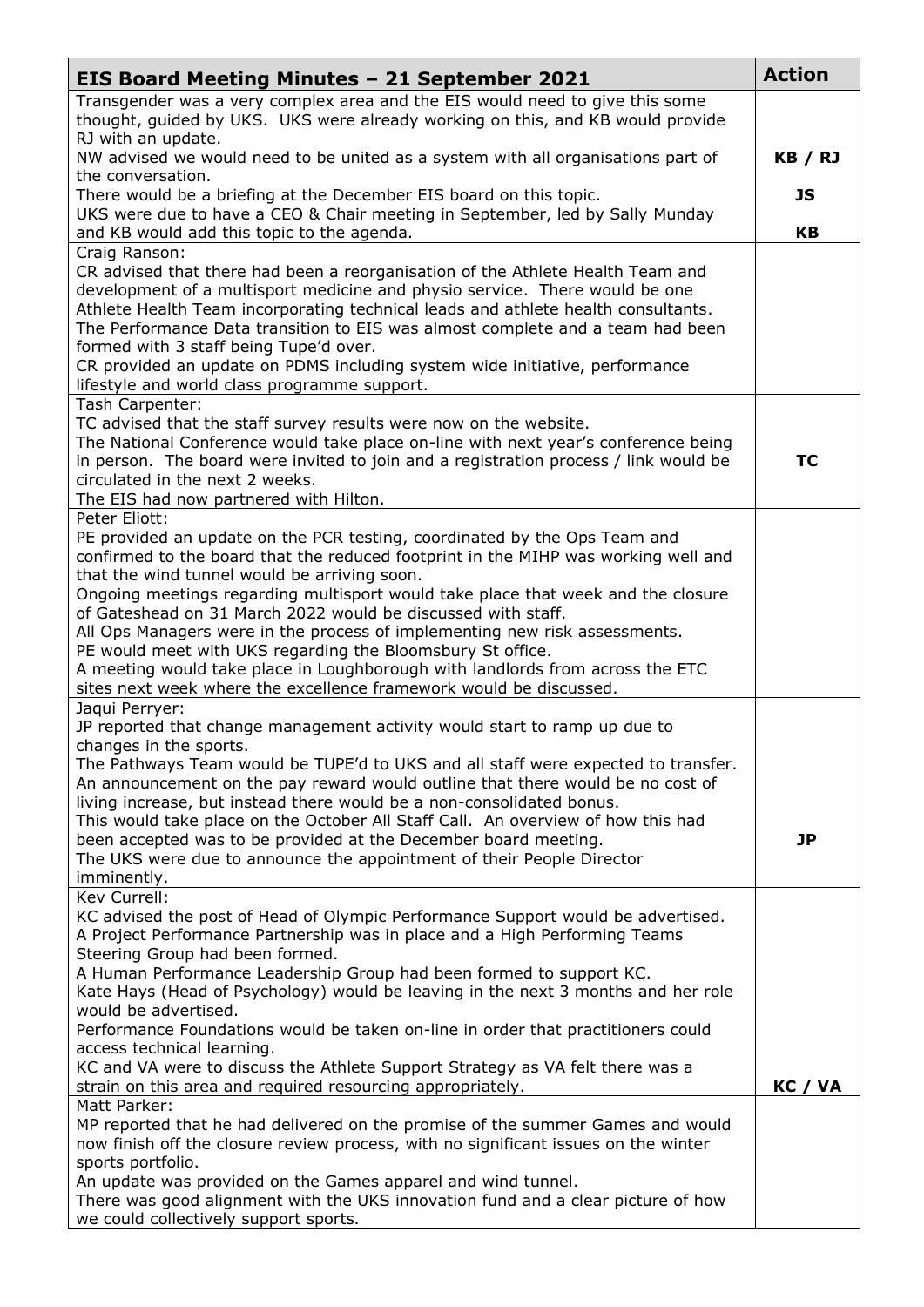| <b>EIS Board Meeting Minutes - 21 September 2021</b>                                                                                                               | <b>Action</b> |
|--------------------------------------------------------------------------------------------------------------------------------------------------------------------|---------------|
| MP to share with board how we review the impact of innovation and how we assess                                                                                    |               |
| if the right decisions had been made.                                                                                                                              | <b>MP</b>     |
| Jamie Skiggs:                                                                                                                                                      |               |
| JS advised that the Changes to Articles had been adopted and provided an update                                                                                    |               |
| on pension activity. The EIS were working toward a replacement for the defined                                                                                     |               |
| benefit pension scheme for new starters from September 2022. This would not cost<br>any more than the current scheme and gave employees slightly more flexibility. |               |
| This would come back to board for approval c. March / June 2022.                                                                                                   |               |
| Cyber Security at the winter Games in Beijing had proved challenging and a solution                                                                                |               |
| was being sought, ready for the test events in October.                                                                                                            |               |
| JS would keep the board updated, including what the plan would be should the test                                                                                  | JS            |
| highlight any areas of concern.                                                                                                                                    |               |
| 3.4 Equality Diversion & Inclusion (ED&I)                                                                                                                          |               |
| A detailed paper on ED&I had been provided in the board pack.                                                                                                      |               |
| A significant plan, list of priorities and working group were now in place. Targets                                                                                |               |
| and ambitions would be discussed at the December board meeting. We were to be                                                                                      |               |
| mindful of using the terms 'we will / we must' and make clear if areas were                                                                                        | JP            |
| assigned to board or board and SLT. EB felt this area needed to be driven by an                                                                                    |               |
| individual and EB would be happy to be involved in the conversations on ambitions                                                                                  |               |
| for representation.                                                                                                                                                |               |
| VA updated the board on the emergence of sabotage doping, which included how a<br>banned substance could be transmitted via a two-second touch.                    |               |
| VA circulated an article on this which can be found here.                                                                                                          |               |
| <b>GUEST SPEAKERS</b><br>4.                                                                                                                                        |               |
| 4.1 Tokyo Practitioner Experience (Laura Needham (LN))                                                                                                             |               |
| Laura Needham joined the meeting.                                                                                                                                  |               |
| Tim Lumb joined the meeting.                                                                                                                                       |               |
| KC introduced LN who shared her Tokyo Practitioner Experience presentation.                                                                                        |               |
| The board expressed their thanks for the presentation and to hear direct from one of                                                                               |               |
| the practitioners about their experience.                                                                                                                          |               |
| 4.2 Learning Management System Demonstration (Tim Lumb (TL))                                                                                                       |               |
| JP introduced TL who had joined to share a presentation on the                                                                                                     |               |
| L&D Strategy 2021 - 24.                                                                                                                                            |               |
| The EIS now had an in-house e-learning module with 3 key benefits:                                                                                                 |               |
| It gave the organisation a clear sense of the skills and behaviours it required                                                                                    |               |
| and whether the EIS had them.                                                                                                                                      |               |
| People understood themselves in the context of what was expected of them.<br>We could deliver things quicker.                                                      |               |
| This module was live and the reach of this was to be increased over the coming                                                                                     |               |
| months, with the conference being hosted from this in December.                                                                                                    |               |
| Tim Lumb left the meeting.                                                                                                                                         |               |
| 5. GOVERNANCE                                                                                                                                                      |               |
| <b>5.1 Risk Register</b>                                                                                                                                           |               |
| JS gave an overview of the Risk Register.                                                                                                                          |               |
| The joint UKS board meeting was to be progressed and DT suggested that UKS plan                                                                                    |               |
| their meetings from September onwards, to align with the EIS.                                                                                                      |               |
| 5.2 GARC Annual Report and Terms of Reference                                                                                                                      |               |
| VL provided an overview and advised that the Terms of Reference were                                                                                               |               |
| predominantly unchanged. These were approved by the board.<br>5.3 Update on Audit Committee Meeting                                                                |               |
| The board complimented JS and his team for their excellent work on the accounts,                                                                                   |               |
| annual reports and financial controls.                                                                                                                             |               |
| 5.4 Terms of Reference for Data and PI Panel                                                                                                                       |               |
| MP presented a paper on the data and innovation panel. This would be established                                                                                   |               |
| with UKS. The purpose of this group was to share insight and intelligence to inform                                                                                |               |
| decision making as funding sits in both organisations. The group would establish                                                                                   |               |
| terms of reference at their first meeting and this would be shared with board at a                                                                                 |               |
| future meeting. Board requested that the distinction with the technical steering                                                                                   | <b>MP</b>     |
| panel should be clear                                                                                                                                              |               |